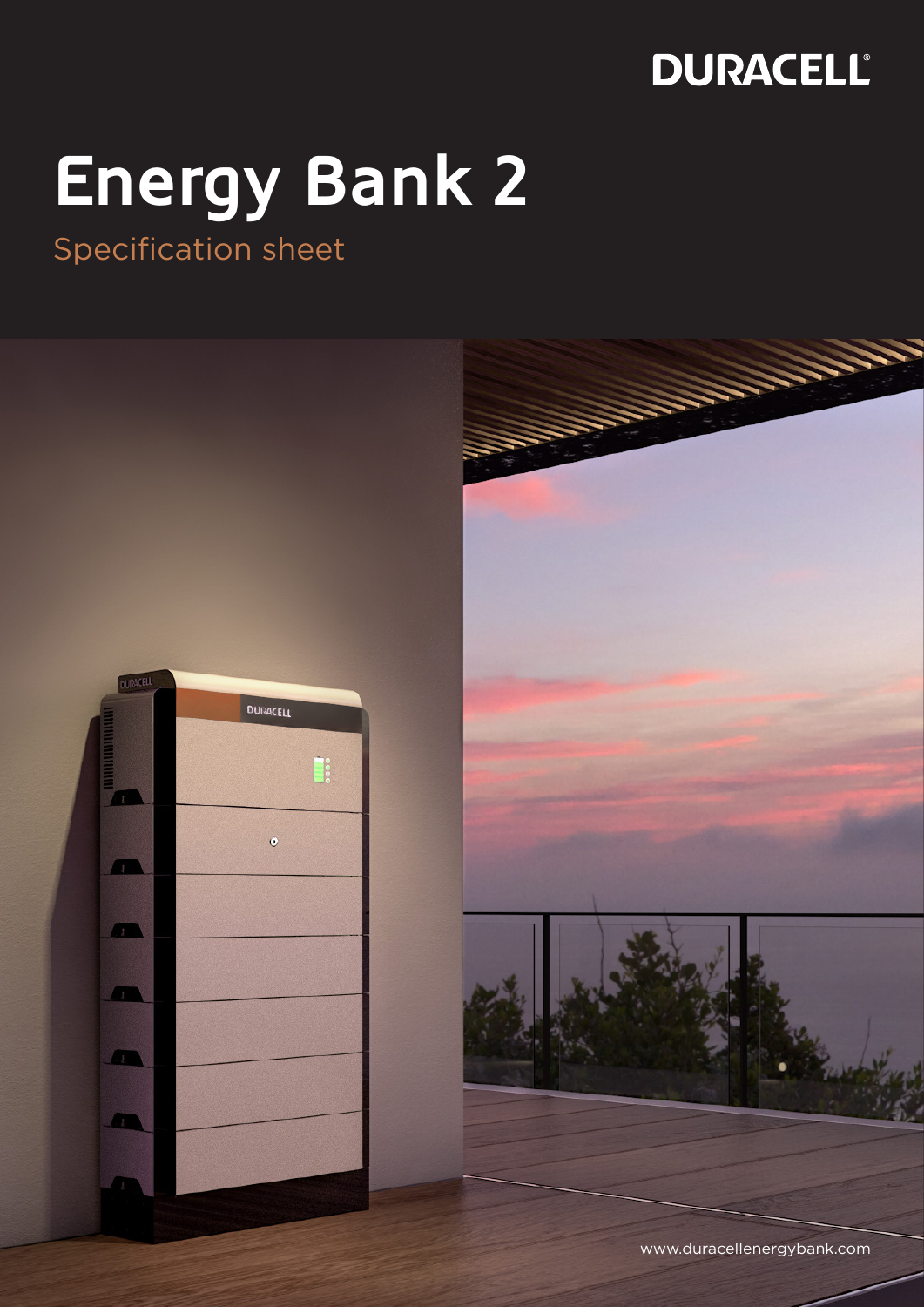## **Energy Bank 2**

- **Available in sizes to suit every home**  $\oslash$
- **10 Year full warranty**
- $\oslash$ **Advanced blackout protection available**



#### Make the most of your solar

### **With the market leader in rechargeable batteries**

After powering your favourite household gadgets for decades, Duracell can now help you to power your whole home. With the Duracell Energy Bank 2, you can store and use more of your solar energy, even when the sun isn't shining. That means bigger savings for you and a better future for our planet - now that makes sense!

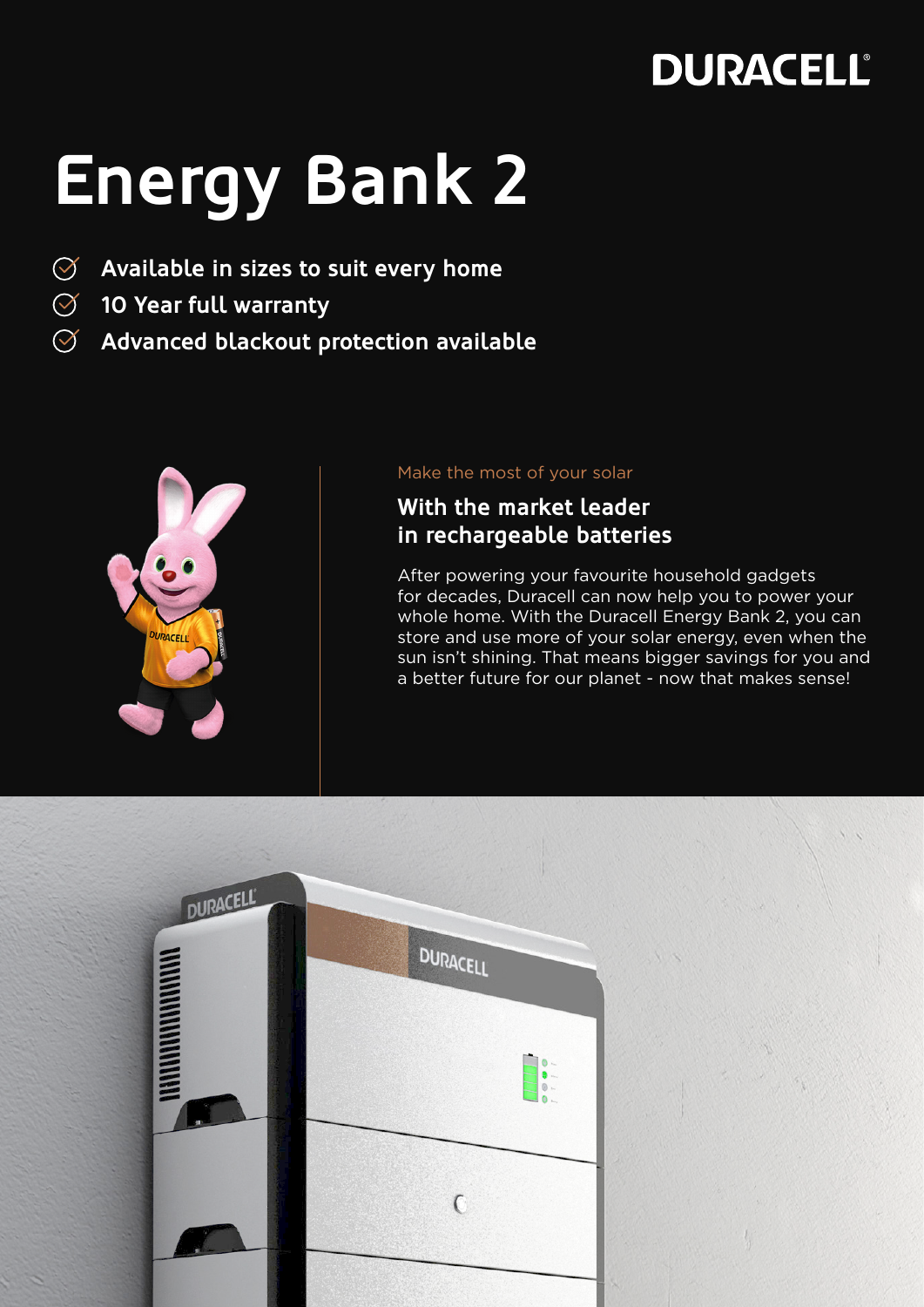







| Model                                 | DUR-EB2-1P-050-3B24          | DUR-EB2-1P-050-4B24 | DUR-EB2-1P-050-5B24 | DUR-EB2-1P-050-6B24 |
|---------------------------------------|------------------------------|---------------------|---------------------|---------------------|
| Nominal Power [kW]                    | 3                            | $\overline{4}$      | 5                   | 5                   |
| Nominal Voltage [V AC]                | 230                          | 230                 | 230                 | 230                 |
| Operating Voltage Range [V AC]        | 175-265                      | 175-265             | 175-265             | 175-265             |
| Nominal Current [A AC]                | 13                           | 17.4                | 21.7                | 21.7                |
| Nominal Frequency [Hz]                | 50                           | 50                  | 50                  | 50                  |
| <b>Operating Frequency Range [Hz]</b> | 45-65                        | 45-65               | 45-65               | 45-65               |
| No. of Phases                         | single-phase                 | single-phase        | single-phase        | single-phase        |
| Power Factor                          | 0.85 lagging to 0.85 leading |                     |                     |                     |
| <b>Batteries</b>                      |                              |                     |                     |                     |
| No. of Batteries                      | 3                            | 4                   | 5                   | 6                   |
| Nominal Capacity [kWh]                | 7.2                          | 9.6                 | 12                  | 14.4                |
| Nominal DC Voltage [V DC]             | 96                           | 128                 | 160                 | 192                 |
| DC Voltage Range [V DC]               | 84-108                       | 112-144             | 140-180             | 168-216             |
| Depth of Discharge (Usable Cap) [%]   | 90                           | 90                  | 90                  | 90                  |
| Usable Capacity [kWh]                 | 6.48                         | 8.64                | 10.8                | 12.96               |
| <b>Battery Chemistry</b>              | LiFePO4                      | LiFePO4             | LiFePO4             | LiFePO4             |
| <b>Backup</b>                         |                              |                     |                     |                     |
| Nominal Power [kW]                    | <b>NA</b>                    | 3                   | $\overline{4}$      | $\overline{4}$      |
| Nominal Current [A]                   | <b>NA</b>                    | 13                  | 17.4                | 17.4                |
| Nominal Voltage [V AC]                |                              | 230                 | 230                 | 230                 |
| Nominal Frequency [Hz]                |                              | 50                  | 50                  | 50                  |
| Maximum Power - 5 min [kW]            |                              | 3.6                 | 4.8                 | 4.8                 |
| Maximum Power - 30 min [kW]           |                              | 3.3                 | 4.4                 | 4.4                 |

#### **Battery Modules**

| Battery Capacity [kWh]             | 2.4         |
|------------------------------------|-------------|
| Rated Voltage [V DC]               | 32          |
| Operating Voltage Range [V DC]     | 28-36       |
| Maximum Charging Current [A DC]    | 40          |
| Maximum Discharging Current [A DC] | 40          |
| Battery Module Weight (each) [kg]  | 31          |
| IP Protection Rating               | <b>IP55</b> |